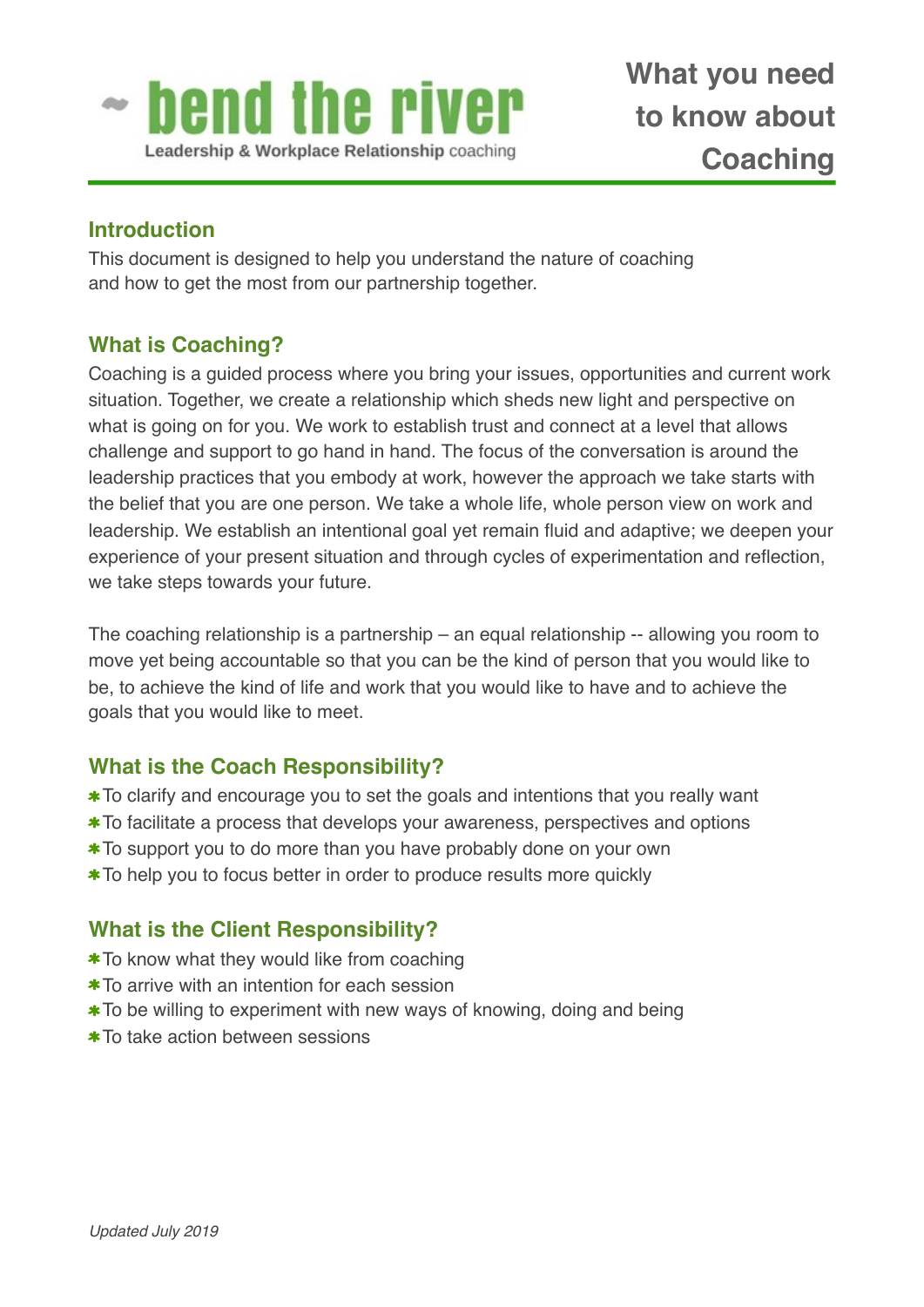

# **How is Coaching Different from Mentoring, Therapy and Consulting?**

Professional coaching focuses on setting goals, creating outcomes and managing personal change. Sometimes it's helpful to understand coaching by distinguishing it from other personal or organizational support professions.

- **Mentoring:** A mentor is an expert who provides wisdom and guidance based on his or her own experience. Mentoring may include advising, counselling and coaching. The coaching process focuses instead on individuals or groups setting and reaching their own objectives and actions.
- **Therapy:** Therapy deals with healing pain, dysfunction and conflict within an individual or in relationships. The focus is often on resolving difficulties arising from the past that hamper an individual's emotional functioning in the present, improving overall psychological functioning, and dealing with the present in more emotionally healthy ways. Coaching, on the other hand, supports personal and professional growth based on self-initiated change in pursuit of specific actionable outcomes. These outcomes are linked to personal or professional success. Coaching is future focused. While positive feelings/emotions may be a natural outcome of coaching, the primary focus is on creating actionable strategies for achieving specific goals in one's work or personal life. The emphases in a coaching relationship are on action, accountability, and follow through.
- **Consulting:** Individuals or organizations retain consultants for their expertise. While consulting approaches vary widely, the assumption is the consultant will diagnose problems and prescribe and, sometimes, implement solutions. With coaching, the assumption is that individuals or teams are capable of generating their own solutions, with the coach supplying supportive, discovery-based approaches and frameworks.

"*Professional coaching brings many wonderful benefits: fresh perspectives on personal challenges, enhanced decision-making skills, greater interpersonal effectiveness, and increased confidence. And, the list does not end there. Those who undertake coaching also can expect appreciable improvement in productivity, satisfaction with life and work, and the attainment of relevant goals."* Source: International Coaching Federation

I work within the professional ethics and guidelines as designated by the International Coaching Federation (see [www.coachfederation.org](http://www.coachfederation.org)). Copies of the ethical guidelines are available on the website [\(http://coachfederation.org/about/ethics.aspx?ItemNumber=854\)](http://coachfederation.org/about/ethics.aspx?ItemNumber=854)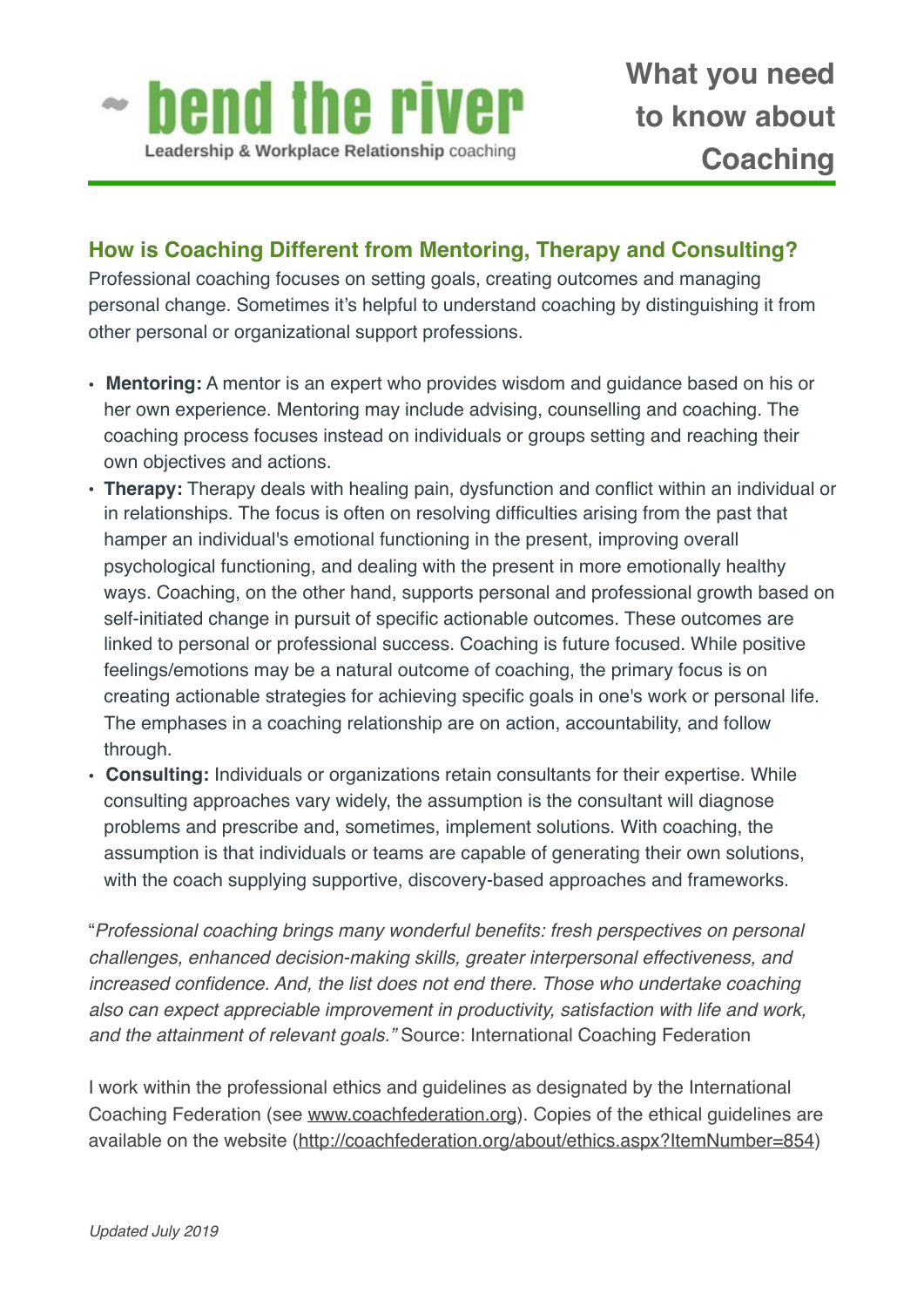

# **Principles of the Coaching Approach**

As your coach, I will work with you to co-create a learning journey for you that supports you to make progress towards your goals/ intentions.

I do this by asking questions, listening, giving feedback, creating activities and by sharing my experiences and knowledge if requested and applicable. An important stage between sessions is for the client to take action and experiment with new ways of working.

My intention is towards you and the quality of our relationship in order to create a coaching environment which is productive, effective and rewarding for you, we work:

- Together & in equal relationship
- Facilitating from the present towards the future as it emerges
- In appreciation, respect and openness to the difference between us
- By observing & sensing the dynamic & energy to heighten awareness
- Creatively to open up new perspectives through heart, gut and body knowing to complement our brains
- In service of the whole system



**Supporting yourself between sessions**

Here are some useful questions to support yourself with self-coaching in between sessions.

- What is going on for me right now?
- What assumptions am I making about this situation?
- How are these assumptions impacting my feelings and actions?
- What do I imagine will be different if I enlist the support of my coach?
- How can I support myself within this situation?
- What next action can I take to boldly experiment in this situation?

It is also useful to keep a journal as part of your reflective practice:

- What happened? (Describe the instance/ situation)
- What are my emotions and thoughts about this?
- So what? What conclusions do I make? What have I learnt?
- Now what? How do I apply my learnings? What do I do differently and when?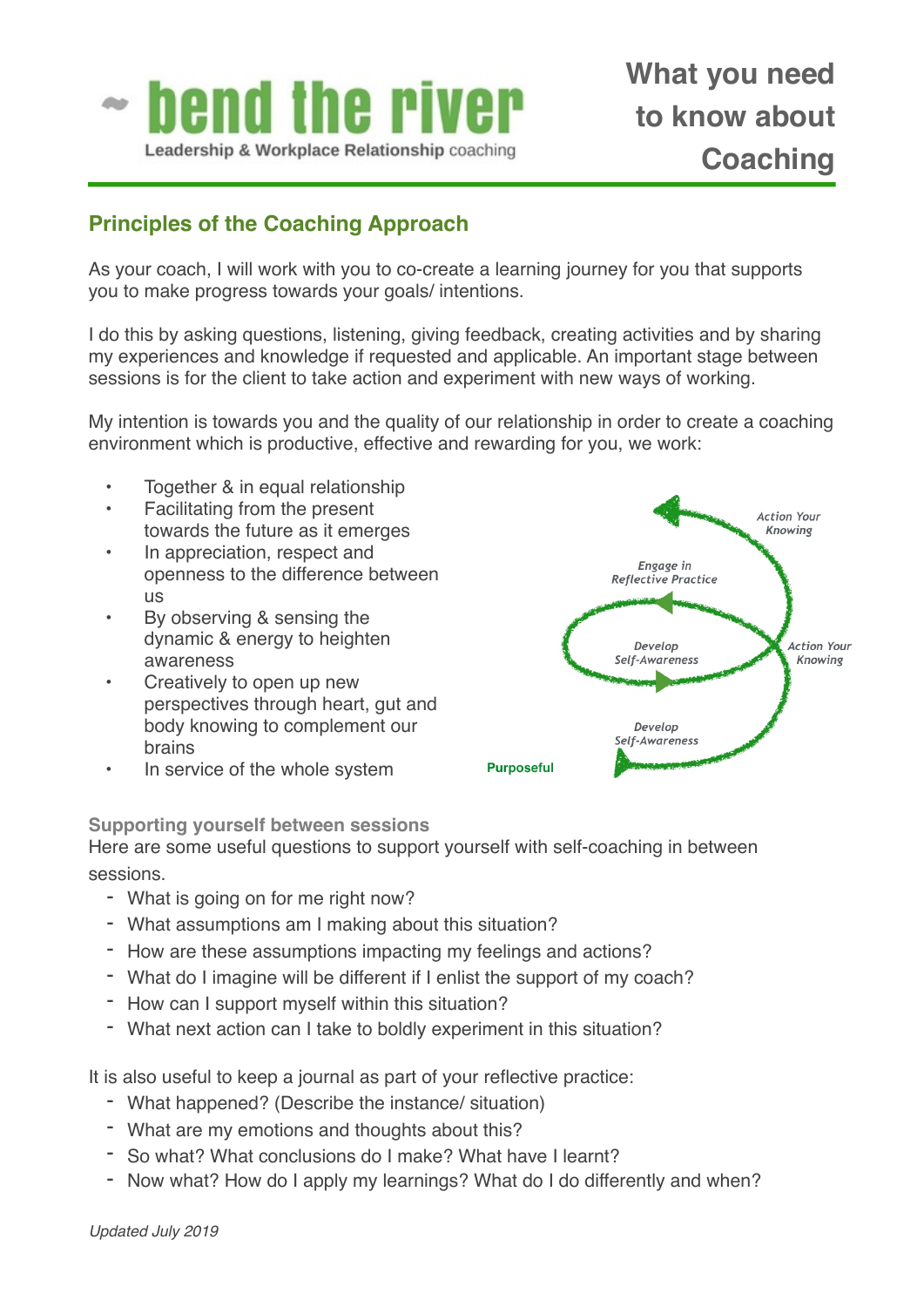

## **The How's and Where's of meetings**

- We will meet face to-face or by Zoom (by meeting invitation) and telephone only as a last resort (+44 (0)7900 255380)
- Sessions are either 60 90 mins depending on our agreement. The first session is generally longer (120 mins) in order to build a relationship of trust and to set out our intention of working together.
- It is important to find a location for coaching that offers the environment of privacy for experimentation and freedom of conversation without interruption.
- Depending on your work circumstances, it could also be appropriate to meet jointly with your line manager at the start and end of our coaching relationship to clarify how your organisation might be viewing your progress and development. Particularly, if coaching is part of a wider leadership development programme.
- Relationships typically last 6-9 months giving you time to deepen your self-awareness and to experiment with actions to shape future behaviours
- Time between sessions can be anything from 2-6 weeks to maintain momentum. The length of gap typically depends on the stage you are at of coaching and the nature of your work. Often, there is a higher frequency at the start & more time between sessions towards the end.

## **Starting Together**

**1. Request a complementary chemistry session, ideally held face to face.** 

It is useful to have some background in the request. Why coaching? Why now? Why this coach?

**2. Decide to proceed**

The purpose of the chemistry session allows you to explore if coaching is right for you, and if the coach and their offer is right for you. It is a two way process and the coach may choose to recommend an alternative development path and an alternative coach for you to meet.

**3. Complete the Coaching Agreement**

This is sent to you for signing and returning by email in advance of the first session and in advance of any additional services, such as reports being requested on your behalf. It covers the fees payable, how we meet, confidentiality and how we terminate our coaching partnership if necessary.

**4. Payment of invoices**

Invoices are normally raised and paid in advance of the coaching block starting. Exceptions can be made to this if required.

**5. Complete the Coaching Discovery Inquiry**

Fill out the form and send it to me via e-mail, at least 48 hours before our first coaching session.